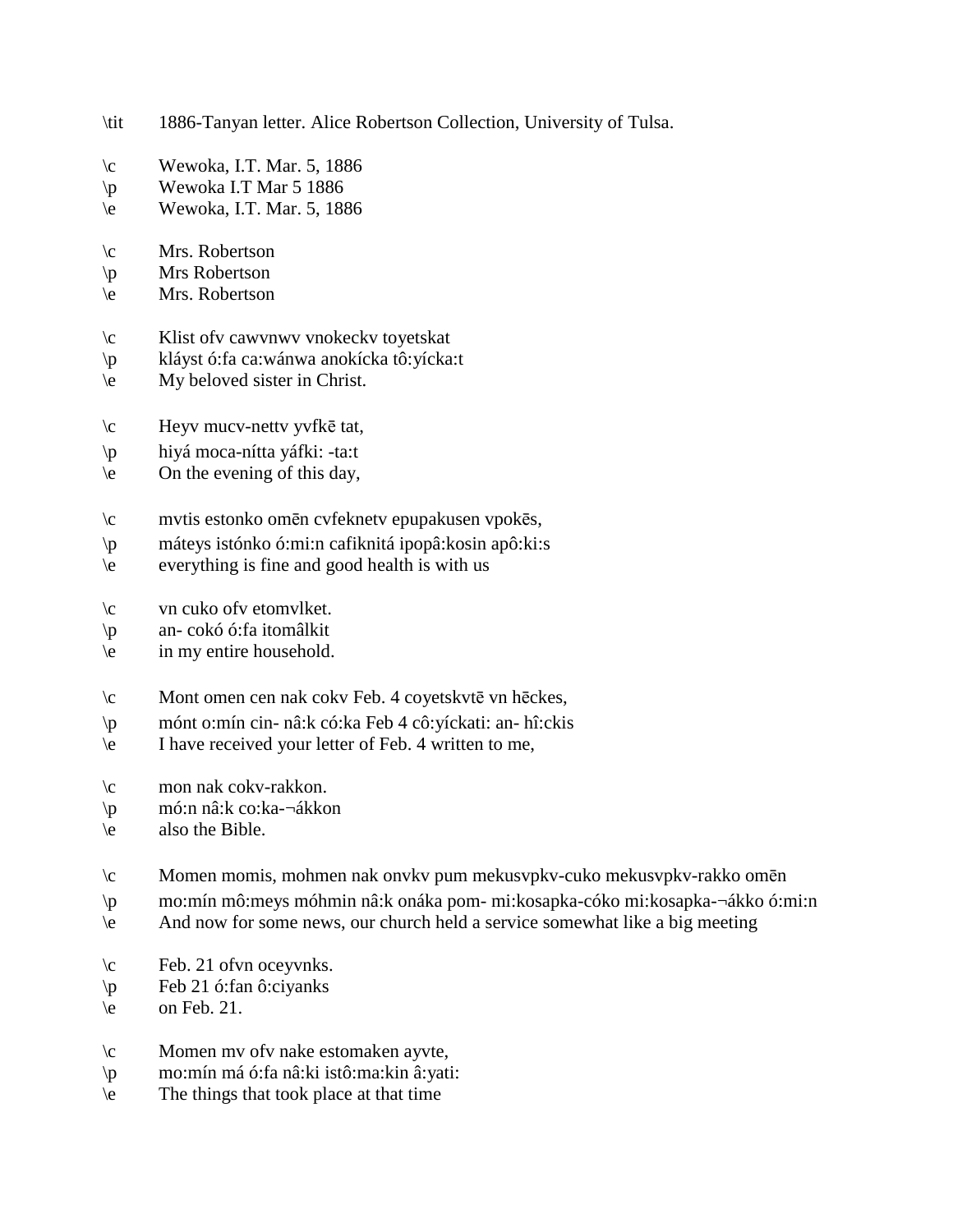- \c hervketv-mahhē ocis.
- \p hi¬akita-máhhi: ô:ceys
- \e were very good things.
- \c Momis nvcomusen coyarēs komis.
- \p mô:meys nacô:mosin có:yá:¬i:s kô:meys
- \e I don't believe I will write very much.
- \c Onvkv en hvteceskv tat, vm etektvnecatsken omat, erkenvketvn komis, maket.
- \p onáka in- haticíska -ta:t am- itíktani:cá:ckin o:mâ:t i¬kinakitán kô:meys ma:kít
- \e The first news is that he [?] desires to preach again if given approval by you all.
- \c Momis en hvtese-honvnwvn em penkvlēt este honvnwv en cukot omēpekv.
- \p mô:meys in- hatisi-honánwan im- pinkalí:t isti- honánwa in- cokót omî:pika
- \e However, he has fear of his son-in-law for afterall, it is his home.
- \c Mvt nake maken omat, mvt omēs.
- \p mát nâ:ki ma:kín o:mâ:t mat- ô:mi:s
- \e What he says, goes.
- \c Momis pusketv en heles-hayvt omēpekv, vkvsahmekos.
- \p mô:meys poskitá in- hilis-há:yat omî:pika akasáhmiko:s
- \e But he is a medicine-man for the ceremonial grounds so he will never convert.
- $\c$  Momis sumkekvt os, makvtēs  $[&\hat{\mathcal{X}}]$
- \p mô:meys sômkikát ó:s ma:katí:s [&?]
- \e He has stated his wish that Christianity cease.
- \c En cuko ossit, este ētvn eshecit, en cuko, ecēyit, en nucēpis.
- \p in- cokó ô:sseyt ísti í:tan ishî:ceyt in- cokó ici:yéyt ín- noci:péys
- \e She [?] moved out of his home and found another man with whom she lives.
- $\c$  Mvn empohis.  $[&2]$
- $\pi$  mán ímpo:héys [&?]
- $\le$  This I ask.
- \c ēmet, vn cuko etektvnkekot os.
- \p í:mit an- cokó itiktánkiko:t ô:s
- \e He is not allowed to come into my home.
- \c Momen vn horkasv, estuce ocvranis, hiyomat.
- \p mo:mín an- ho¬ká:sa istocí ó:ca¬a:néys heyyô:ma:t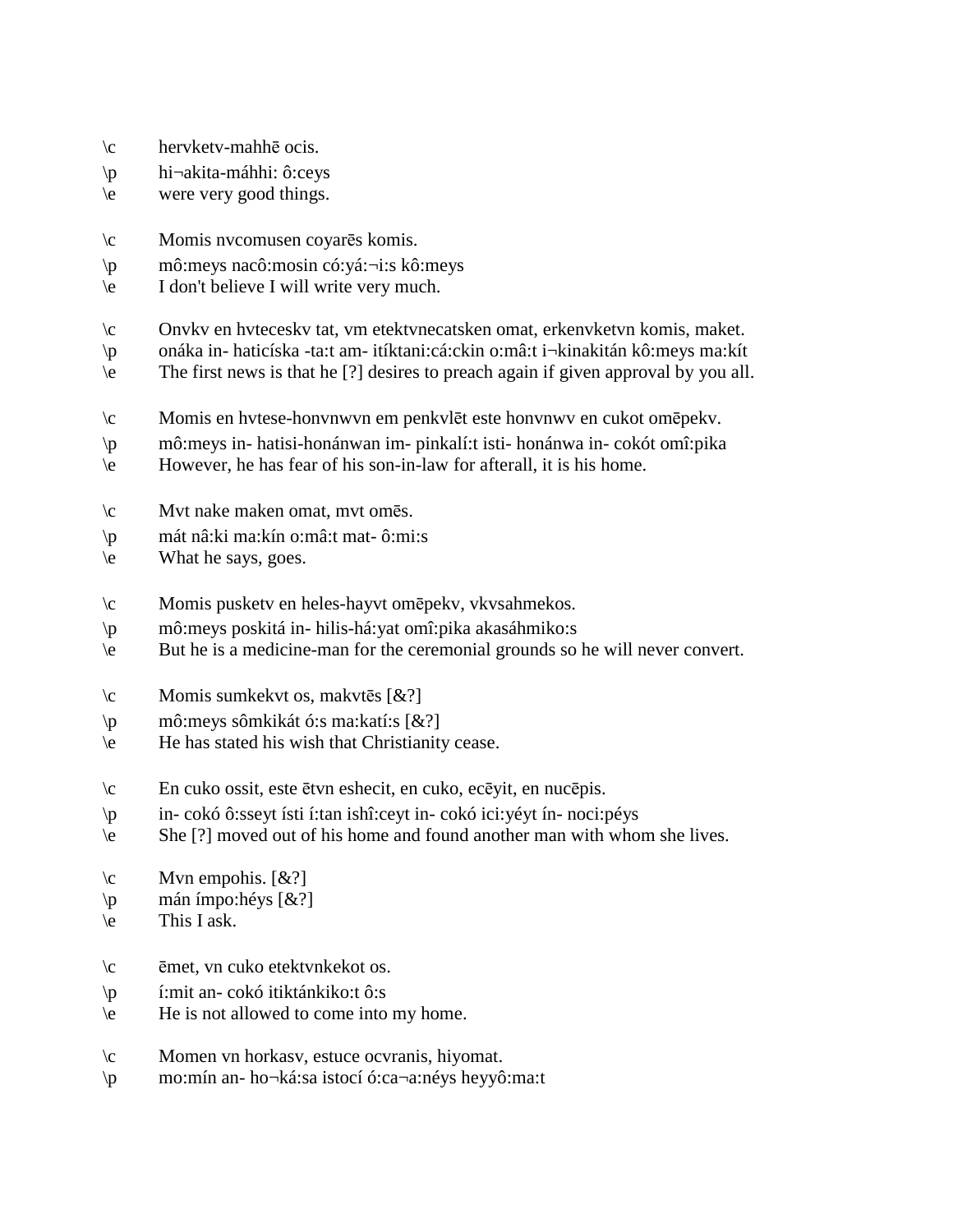\e I am now expecting a baby who will be my companion. [My companion is going to have a baby now.-JM]

- \c Momis mv hoyanof tarēs makvtēs.
- \p mô:meys má hoyâ:no:f -tá:¬i:s ma:katí:s
- \e She said it would be after this time.
- \c Momen nanvke ocē tayvt tis, aeha!
- \p mo:mín nâ:nakí ó:ci: tá:yat -teys éy<sup>n</sup>ha:
- \e So very much has happened, oh my!
- \c Hesaketvmesē vm vnicvrēn mekusvpkucen cen pohepis.
- \p hisa:kitamisí: am- anéyca¬i:n mi:kosapkocín cín- pohi:péys
- \e In your prayers, ask God to help me, is my request.
- $\operatorname{V}\nolimits$  Yomus.
- $\pi$  yô:mos
- $\le$  This is all.
- \c Vsēketv, vnokeckv mekusvpkv estutcen cen totis.
- \p asi:kitá anokícka mi:kosápka istoccî:n cín- to:téys
- \e A handshake, love, and prayer, these three I send you.
- \c Este papteskvkhoyvtē, honvntake 2, hoktvke 3, omvlkat este 5 es.
- \p ísti pa:ptiskakhô:yati: honantá:ki 2 hoktakí 3 omálka:t ísti 5 is
- \e The people who were baptized are: two men, three women, in all, five.
- \c Momen vcekelakvtē 6, lopuckusē paptēskvtē este 4
- \p mo:mín acikílla:katí: 6 lopóckosi: pa:ptî:skati: ísti 4
- \e And six back-sliders, the little ones, four.
- \c omvlkat puyvfekcv palen-cahkepohkaket 'soh vhvmkatkes.
- \p omálka:t poyafíkca pá:lin-cahkipohkâ:kit sohh- ahamkâ:tkis
- \e In all there were fifteen.
- \c Momen mv hvte paptēskvtē etecvkkeyvtē Betsy Tanyan, Pheme Tanyan vpakvtēs.
- \p mo:mín má hatí pa:ptî:skati: iticákkiyatí: Betsy Tanyan Pheme Tanyan apâ:kati:s
- \e Betsy Tanyan and Pheme Tanyan are among the newly baptized.
- \c Momen mv oh fvccv tayen vn Hesaketvmesē vkvsamis.
- \p mo:mín má oh- fácca tă:<sup>n</sup>yin an- hisa:kitamisí: akasâ:meys
- \e This makes my faith in God much stronger.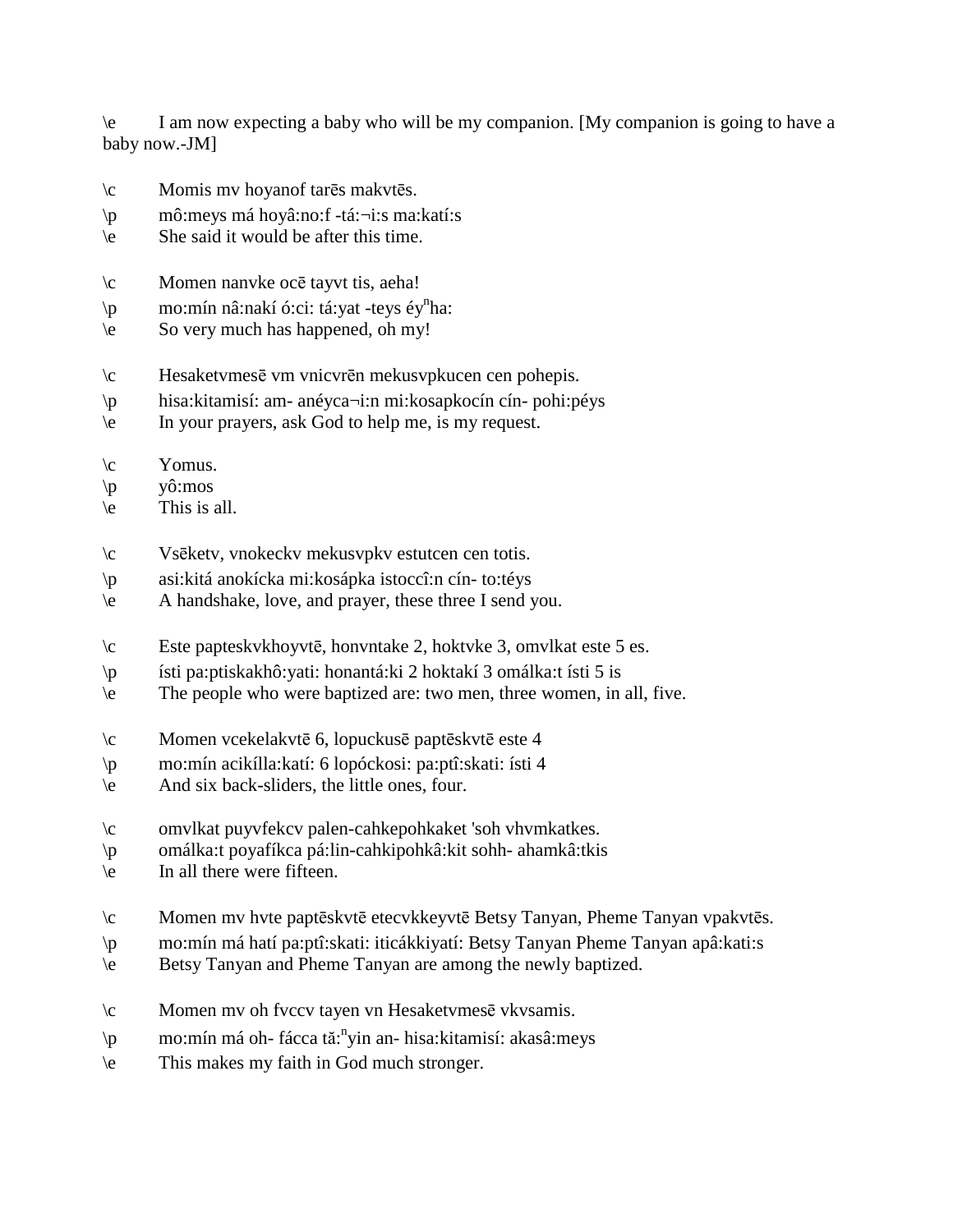- \c Momēn momvtēs.
- $\pi$  mó:mi:n mo:matí:s
- \e This is what took place.
- \c Mohmen nettv-cako vnkē,
- \p móhmin nitta-cá:ko -anki:
- \e And then, last Sunday,
- \c Vcenv Mekusvpkv Cukon, vn horkasv hopuetake vpaket vpēyēt D. Fife en cuko

eroriceyvtēs.

- \p acína mi:kosapka- cókon an- ho¬ká:sa hopoytá:ki apâ:kit apî:yi:t D fáyf in- cokó i¬o¬êyciyáti:s
- \e My companion and my children went to Cedar Church and arrived at the home of D. Fife.
- \c Nettv-cako erkenakiyvnks.
- \p nitta-cá:ko i¬kinâ:kayanks
- \e I preached that Sunday.
- \c Momen mv cuko este facket vpokvtēs.
- \p mo:mín má cokó ísti fâ:ckit apô:kati:s
- \e The building was totally filled.
- \c Hēren em apohicet vpokvtēs.
- $\pi$  hí:<sup>n</sup> in im- á:poheycít apô:kati:s
- \e Everyone was very attentive.
- \c Vnvtske-mahe momvnto omēt omvnks cē.
- \p anacki-má:hi: mo:mánto: ô:mi:t ô:manks cî:
- \e It was one of those beautiful times.
- \c Momen hvtvm yafkofvn erkenakiyvnks.
- \p mo:mín hatâm ya:fkó:fan i¬kinâ:kayanks
- \e And that evening I preached again.
- \c Mvnte en kvpahkit, atit, vn cuko rvlakiyvnks.
- \p mánti in- kapáhkeyt ă:<sup>n</sup>teyt an- cokó ¬ála:kayánks
- \e We departed on Monday, and made the journey home.
- \c Momēn momvnks.
- \p mó:mi:n mo:mánks
- \e That is what happened.
- \c Mohmen hvtvm tvlofv hvmken Tvllvhasse kihocēn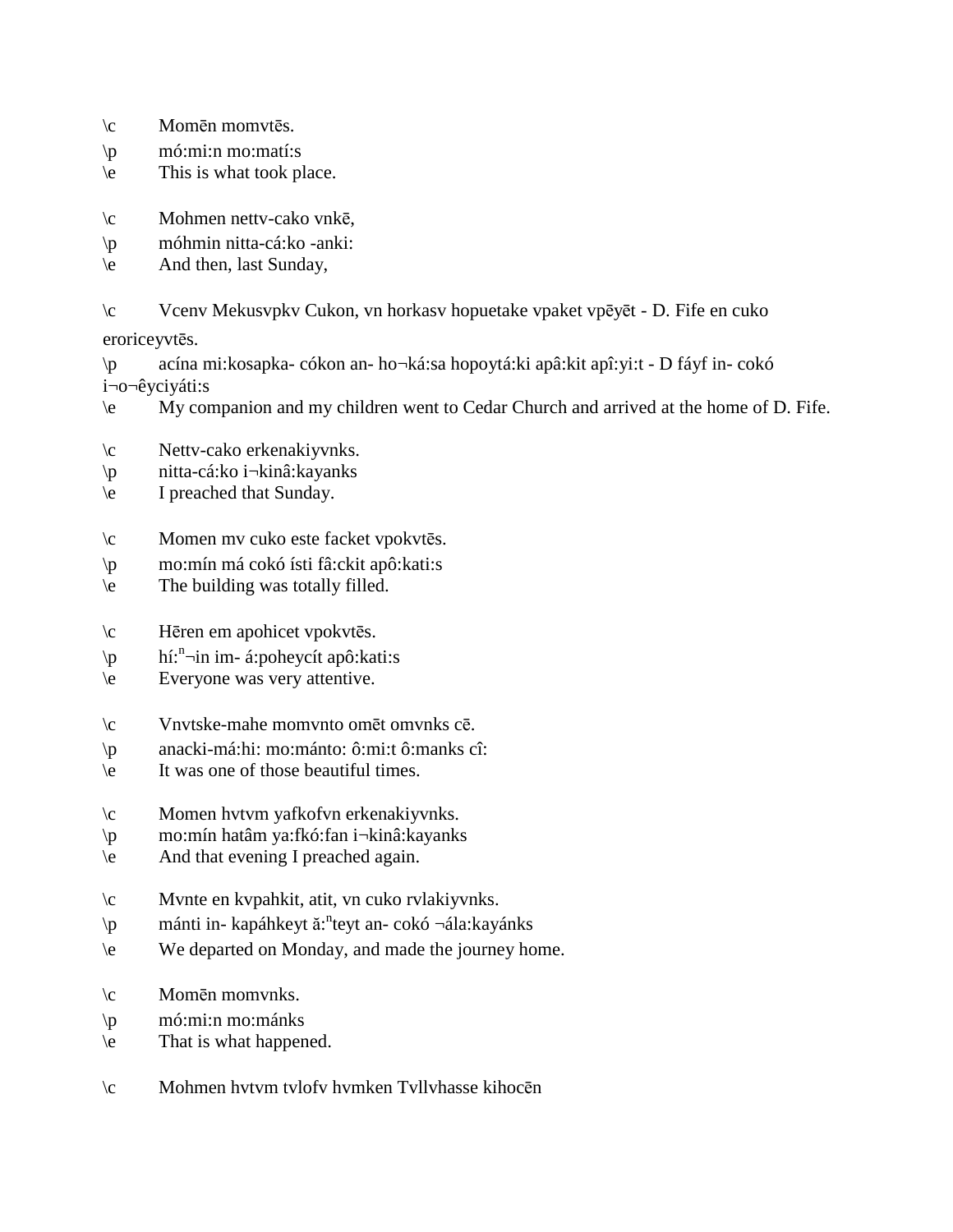- \p móhmin hatâm taló:fa hámkin talahá:ssi kéyho:cí:n
- \e I went to a town called Tallahassee,
- \c erkenvketv seko, yomucke-ofvlke em erkenvketvn komit, etektvnkē hopoyit eroriyvtēs.

\p i¬kinakitá -sikó: yomocki:-o:fâlki im- i¬kinakitán kô:meyt itiktankí: hopo:yéyt i¬o:¬ayáti:s

\e seeking opportunity to preach to those who live in darkness because there is no preacher there.

- \c Cuko hvmken rorit, este hvmken etem punayiyvnks.
- \p cokó hámkin ¬ô:¬eyt ísti hámkin itím- pona:yayánks
- \e When I arrived there, I went to a home and talked to a man.
- \c Mekusvpkv, erkenvketv pohetv ceyacvkete!, vpohis.
- \p mi:kosápka i¬kinakitá pohíta ciyá:caki:ti apo:héys
- \e I asked if they were in need of prayer and preaching.
- \c Momen ēmet estont os.
- $\uparrow$  mo:mín í:mit ísto:nt ó:s
- \e This is what he is doing.
- \c Este-honvnwv cuko en homahtv, ehitak hokkolicat omēkv,
- \p isti-honánwa cokó in- homá:hta iheyta:k- hokkolêyca:t ô:mika
- \e The man in leadership here is a man who has had two wives,
- \c yv cuko ofv tat etektvnkekos makvtēs. [&?]
- \p ya- cokó ó:fa -ta:t itiktánkiko:s ma:katí:s [&?]
- \e so you will not be allowed to preach here.
- $\c$  Hvtvm cuko etvn ayit,
- \p hatâm cokó í:tan â:yeyt
- $\leq$  So then I went to another house,
- \c hoktvlē mahusē mahen hecit,
- \p hoktalí: mă: n hosi: mâ:hin hî:ceyt
- \e which was the home of a very elderly woman,
- \c naken komiyat opunayiyvnks.
- \p nâ:kin kô:maya:t opóna:yayánks
- \e and I told her what I wanted.
- \c Klist ofv cawvnwv
- \p kláyst ó:fa ca:wánwa
- \e My sister in Christ
- $\c$  W. Tanyan